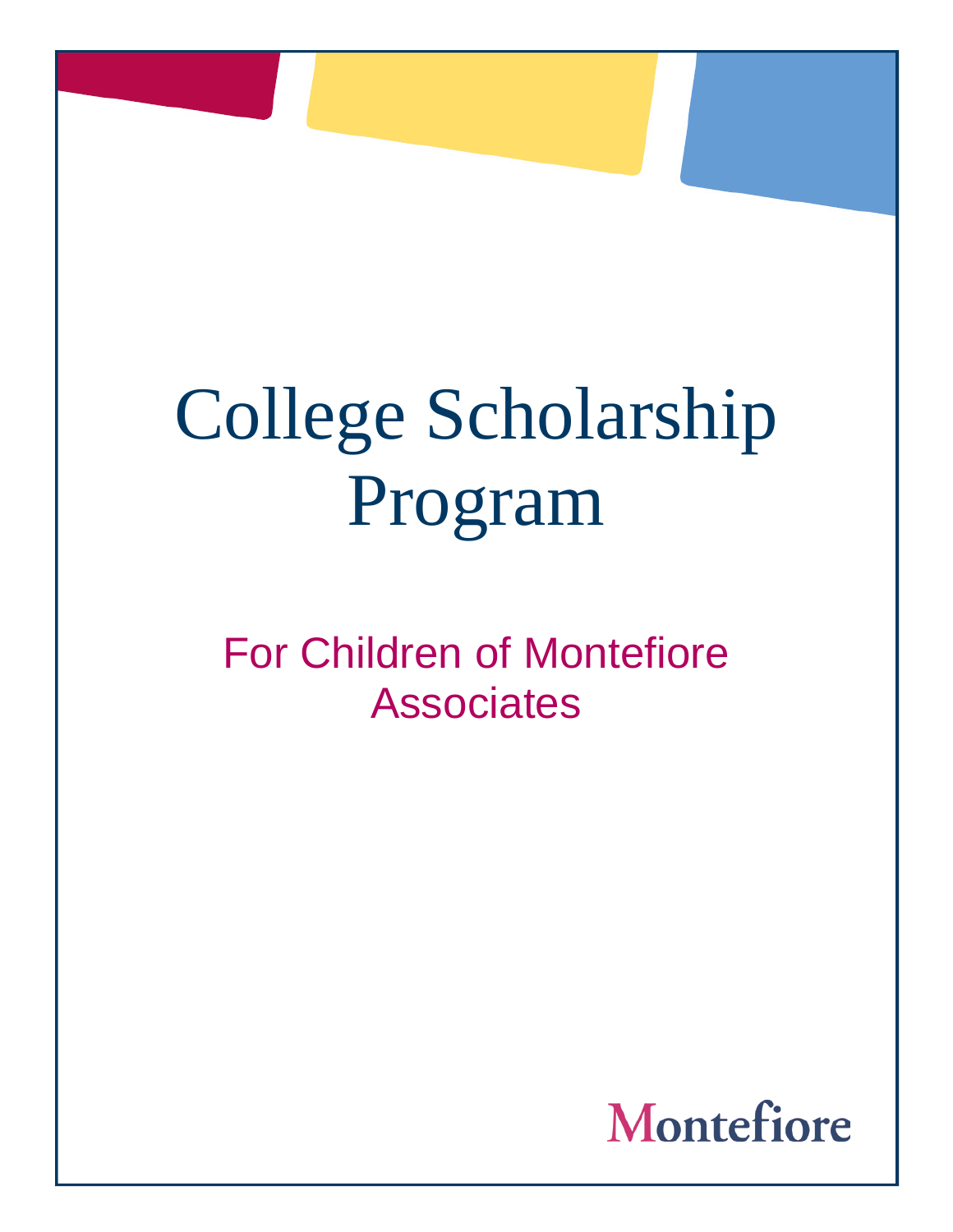

questions regarding the College Board process, please call 305-829-9793 to speak with a College Board Representative.

| <b>Name</b>       | City, State      | <b>CSS Code No.</b> |
|-------------------|------------------|---------------------|
| <b>Montefiore</b> | <b>Bronx, NY</b> | 0506                |

- 3. A college Financial Aid Statement form (use attached form) must be completed by the college financial aid office. **DO NOT FILL OUT THIS FORM YOURSELF.**
- 4. A letter of Acceptance if the dependent is a new student or a transcript of grades from last semester if the student is continuing in school.

IF FOR ANY REASON THESE FORMS ARE NOT COMPLETED AND RECEIVED BY JULY 1ST 2022, THE APPLICATION CANNOT BE PROCESSED BY THE TUITION OFFICE. **THERE WILL BE NO EXCEPTIONS.** IF YOU ARE UNCLEAR ABOUT ANY OF THE ABOVE INSTRUCTIONS, PLEASE EMAIL [TUITION@MONTEFIORE.ORG](mailto:TUITION@MONTEFIORE.ORG) OR FAX 914-349-8584. PLEASE DO NOT WAIT UNTIL THE DEADLINE DATE.

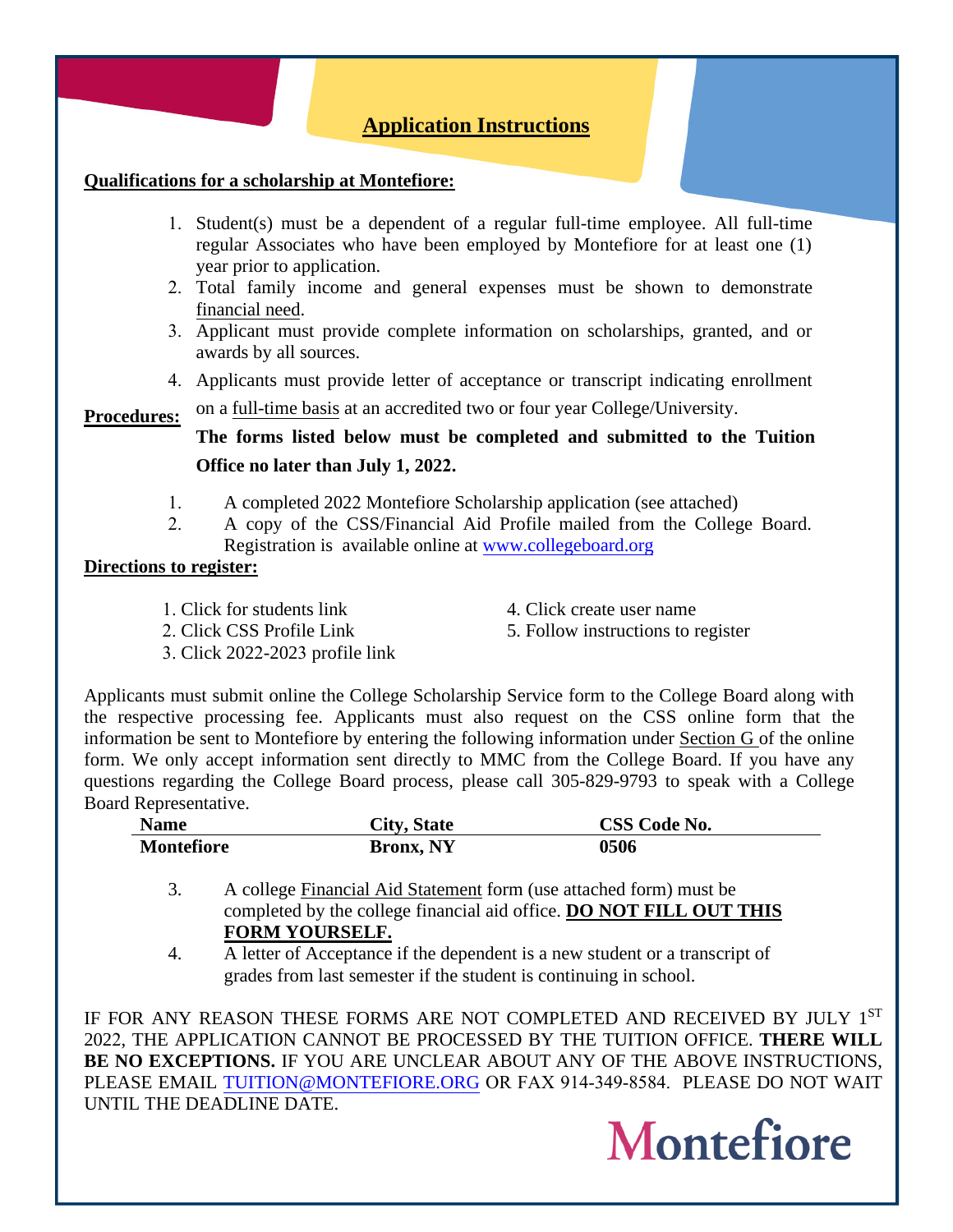| <b>Employee Information</b>                                                                                                      | 2022 Scholarship Application                                                                                   |  |
|----------------------------------------------------------------------------------------------------------------------------------|----------------------------------------------------------------------------------------------------------------|--|
|                                                                                                                                  |                                                                                                                |  |
|                                                                                                                                  |                                                                                                                |  |
|                                                                                                                                  |                                                                                                                |  |
|                                                                                                                                  |                                                                                                                |  |
|                                                                                                                                  | $\Box$ Moses $\Box$ Weiler $\Box$ North Division $\Box$ CMO/EHIT $\Box$ MMG                                    |  |
|                                                                                                                                  | Position Department                                                                                            |  |
|                                                                                                                                  |                                                                                                                |  |
| <b>Student Information</b>                                                                                                       | Name: $\frac{1}{2}$ Date of Birth $\frac{1}{2}$                                                                |  |
| $\Box$ Freshman                                                                                                                  | $\Box$ Sophomore $\Box$ Junior $\Box$ Senior                                                                   |  |
|                                                                                                                                  | Have you received a Montefiore Scholarship in the past: $\Box$ Yes $\Box$ No<br>Name of College                |  |
|                                                                                                                                  |                                                                                                                |  |
| College Phone # (___)<br>Where will you be living during the school year?<br>$\Box$ Dormitory/ Off Campus Housing<br>$\Box$ Home | $Cost for the year \$<br>I certify that the information provided on this application is complete and accurate. |  |
| <b>Student Signature</b>                                                                                                         | Date                                                                                                           |  |
|                                                                                                                                  | Date                                                                                                           |  |
| Parent/Guardian Signature                                                                                                        |                                                                                                                |  |